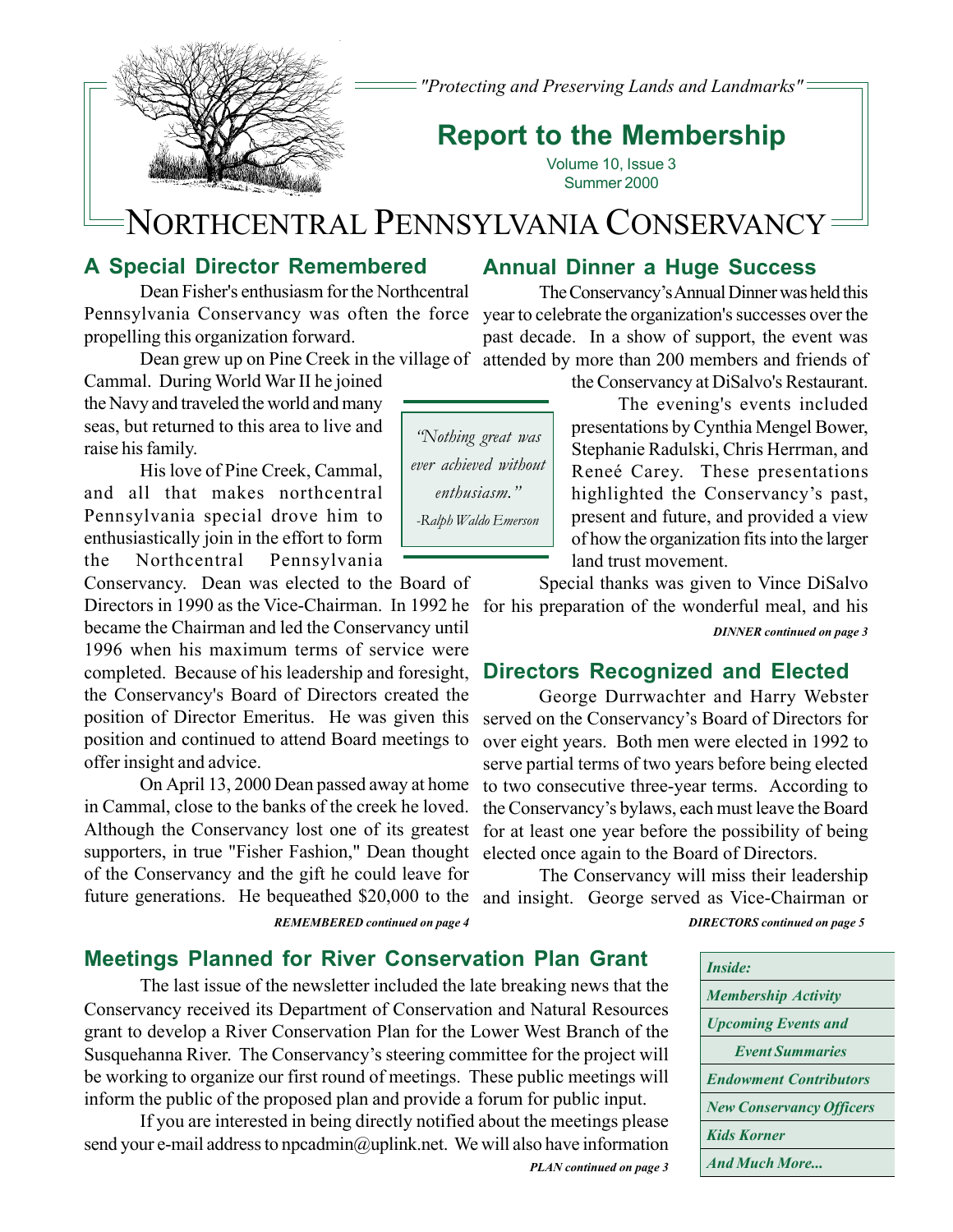# **Decade Supporters (1990 - 2000)**

The following is a list of individuals, families, and businesses who have supported the Conservancy through membership since 1990. These 60 members have been with us for the past 10 years -- thank you!!

Karl K. Baldys Esq. Patricia W. Booth James W. & Cynthia Mengel Bower Alvin C. & Betty Bush Ron & Shirley Butler Eila & Jack Campbell Blair T. & Mary L. Carbaugh Ned Coates & Gayle Peters- Coates Cleo W. Confair Mr. & Mrs. Richard H. Confair Tom Corbett Frederick S. Crafts Ralph R. Cranmer Robert A. and Dorothy D. Cupper Pine Creek Outfitters Victor & Tamara Eberly Dr. & Mrs. Herbert A. Ecker Mary R. Engel Michael R. & Teri H. Fisher Joanne Fisher Robert & Lora Fleming

Rev. Andrew France Henry Frey & Linda Stein John & Kay Gault Helen Harrington The Peter Herdic House Harold D. and Joyce S. Hershberger Gordon & Mary Hiller Alan & Diane Himes Bill & Sharon Hoffmann Donald G. Holtzman James E. Jacobs Jr. Stephen E. Jaquith Jersey Shore State Bank Keystone Financial Russell Kimura & Denise Hamby Oscar W. Knade Jr. Knight-Confer Funeral Home Inc. Dwight & Josephine Lewis Charles R. Lockard Jr. Lycoming County Conservation **District** Edward & Judith Lyon

Robert W. McCullough Jack & Joan McKee Vance & Sue Miller Walter & Trisha Nicholson Leslie & Adrienne Noelk Deborah Reeder Clifford A. Rieders Bob Chuck & Rich Roan Inc. Linda Schramm Sovereign Bank Richard & Susan Sprout Susquehannock Lodge Robert G. & Rose Ann Wallace Paul O. & Patricia Wentzler William V. West Williamsport National Bank W. Holmes Yealy John E. Young & Family



### **Donations & Memorial Contributions**

In memory of *Jean Haas* Alissa duBois and Pete & Phyllis High

In memory of *Harriet F. Williams* Dean & Joanne Fisher

*Contributions for Land Acquisition* Alfred & Helen Buck

# **Membership Activity from 4/1/2000 through 6/30/2000**

White Pine (\$25-34) Bear Hollow Rod & Gun Club Jeffrey B. Burnham

2 Russell E. & Linda M. Campbell Frederick S. Crafts Linda E. Craner Thomas R. Deans Assoc. Bob Dicker Michael & Mary Ditchfield Cynthia Eastlake Maurice J. Forrester, Jr. Craig & Doreen Fowler David J. Gregg Karen Hill Charles R. Lockard, Jr. Goldcrafter's Corner David J. Mariano Virginia B. McCanna Lisa Mody Beth Montgomery Stash & Helene Nawrocki Mr. and Mrs. James R. Opp David A. Ragantesi Chris Ramirez Deborah Reeder Anthony C. Roland Grace Saunders

Sugar Maple (\$35-49) Warren R. & Mary Lou Baldys Robert & Joan Bauder Patrick C. Bonner & Randy Welshans Dr. & Mrs. John L. Brown David & Donna Colley Kevin R. Cunningham Glenn Davis Dr. & Mrs. Herbert A. Ecker James A. Ely Insurance Agency Romey Fagnano

A. Roy Flanigan Douglas A. Gross Charles W. Hummer, Sr. Ken & Sheila Hunter J. Ralph Lovette David McGarvey John & Cathy Miller Terry Myers Slate Run Tackle Shop Harold & Beulah Yerk

Red Oak (\$50-99) Jay & Juli Alexander E. Lee Bellinger, M.D. Tom & Gail Blass Thomas & Laurie Burkholder James D. & Maria C. Casale R. Max Coy Susan M. Durrwachter Eastern Wood Products David & Sally Franz Kathie Hunter/Landplan, Inc. Ronald & Martina Johnson Richard P. Lauchle William Logue Ms. Idell Ludwig Kenneth & Ann Lundy Bobby Maguire Rhonda Mechtly & Bodo von Klitzing Clete & Pam Miller Paul Millinghausen Dr. Mark Oberheim Joseph F. Orso III, Esq. Mr. & Mrs. Jack Rishel W. Bruce Saunders Terry Schulz & Kimberley Pittman-Schulz

Matthew & Marie Smith Bill & Joanne Sneeder The Old Grouse Hunters Assoc. Dr. & Mrs. John Wagner Robert G. & Rose Ann Wallace Charles R. Woltz

Black Cherry (\$100-249) Karl & Karen Baldys Jennie S. Beyer Patty L. Bowman, Esq. Dr. & Mrs. Michael W. Bowser David & Sally Craig Charles & Jane Darrow Anthony L. DiSalvo, III Dr. Vincent I. DiSalvo Larry Entz Franco's, Inc. Phillip & Joy Greene Mr. & Mrs. Seth Keller Dr. & Mrs. Robert W. Newcomb Priscilla D. Older Annie Sanders Rich & Beth Schluter Jim & Lynn Tooey Harry & Becky Webster Louis S. Winner Jr., DDS Bill & Pam Worobec

White Tail Deer (\$250-499) Dr. W. Scott Flipse Mel & Susan Lewis Richard & Susan Sprout Robert & Jean Teufel Jerry Walls

Black Bear (\$500-999) Mr. & Mrs. Law Groner Willem J. & Tamara D. Lubbe

Bob Cat (\$1,000-4,999) Joseph Cramer Joanne Fisher

#### **Corporate Members**

Small Business (\$100-499) Brodart Company Carl R. Nolan Real Estate Cromaglass Corporation Eagles Mere Village, Inc. Ed Williams Custom Jewelry Loyalsock Creek Watershed Association Northern State Bank Wheeland Lumber Co., Inc. Williamsport National Bank

American Kestrel (\$500-749) Dwight Lewis Lumber Company Girton Manufacturing Company The Peter Herdic House Jersey Shore State Bank Merck & Company, Inc.

Osprey (\$1,000-1,999) Keystone Financial Keystone Forging Company Mark C. Oberheim, DMD

#### **Leave a legacy!**

**You can share your passion for nature and the preservation of our special natural and historic heritage with future generations through a bequest to the Northcentral Pennsylvania Conservancy.**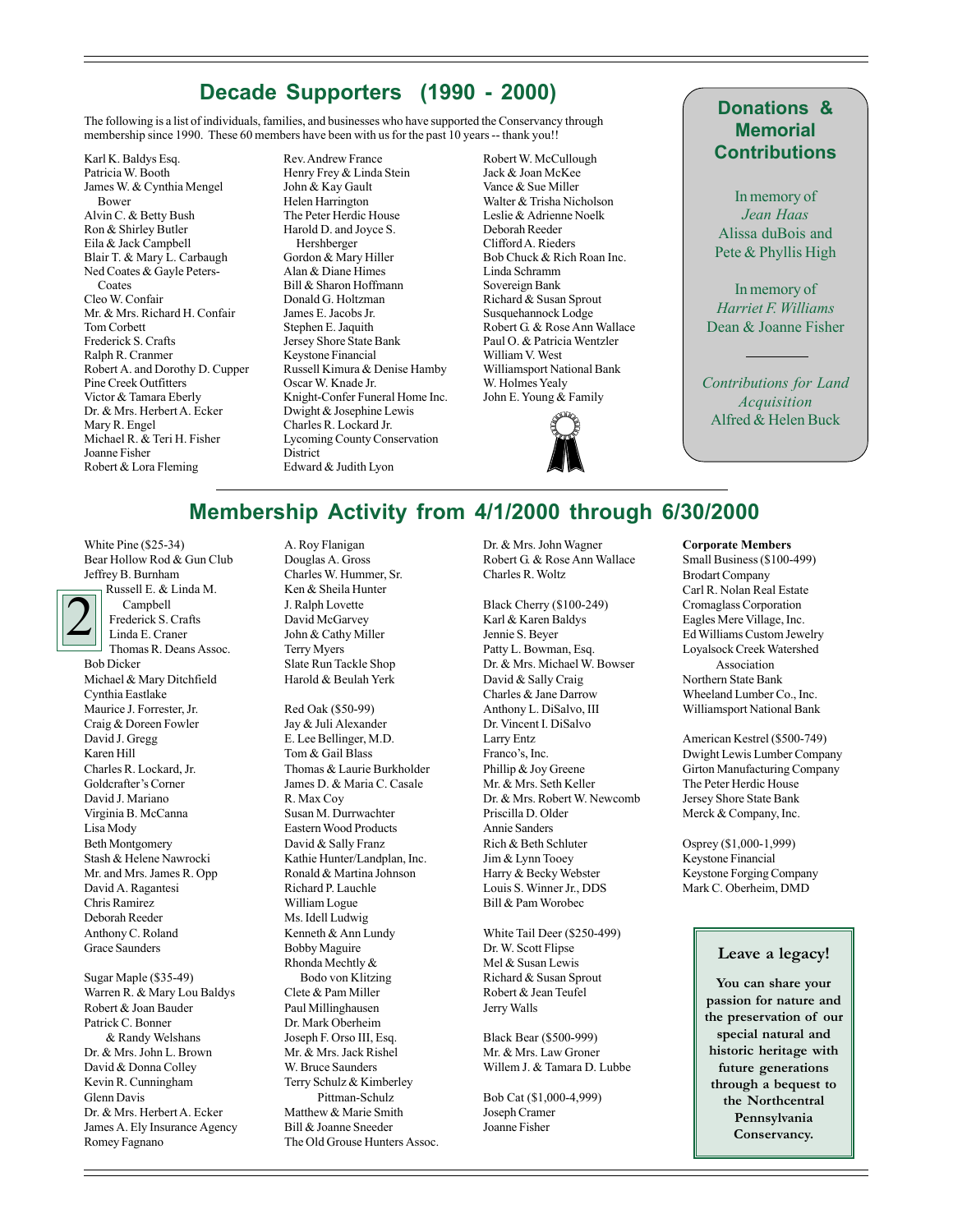# **Third Annual Golf Tournament Set**

Celia VanCampen has graciously agreed to Chair the third annual Autumn Golf Classic. The tournament will be held at the Eagles Mere Country Club on Thursday, September 21, 2000. Registration begins at noon, the shot gun start is at 1:00pm, with dinner and the awards beginning at 6:00pm.

The format for the event is a four person scramble. Prizes will be given out based on gross and net scores. The tournament will feature contests for putting, longest drive, and closest to the pin.

A foursome package (green fees, cart, and dinner) is \$380. Sponsorships are also available, and donations for door prizes will be gladly accepted. Please see the insert in this month's newsletter to register, or contact the Conservancy by phone at 570- 323-6222, or by e-mail to npcadmin@uplink.net.

Mel and Susan Lewis for hosting the event.

*DINNER continued from page 1*

generous donation to offset the event's costs.

Several Conservancy members were honored also for their commitment to the organization. Rod Keller and Russ Cowles were recognized for their past year of volunteer work in the membership program. Rod provided valuable insight and countless hours of his time to help begin a membership program at the corporate level. He also worked to help recruit numerous corporate members. Russ worked to bring events such as the canoe clinics and cross country ski outings to the Conservancy membership. Mark Haas and Chris Rameriz were also recognized for their efforts in organizing and facilitating the successful Save the Land Mt. Bike Race. Thank you to all of our volunteers!

on the meetings in upcoming Conservancy mailings and in local newspapers.

A requirement of the Department of Conservation and Natural Resources grant is that fifty percent of the project costs be raised in the communities affected by the plan. Thanks to a gracious grant of \$5000 by the Williamsport-Lycoming Foundation, a portion of this money has already been raised to complete this Plan.

#### **Don't Miss the Local Penn SAAN State Tail Gate Party!**

You don't have tickets for the Penn State versus Ohio State game? Don't despair!! Come and join us at the first ever Conservancy Penn State Tail Gate Party! On Saturday, September 23, 2000 join your fellow Penn State fans at American Legion Post 1 in Williamsport, for an afternoon of fun, food, and football. The game will be broadcast on televisions throughout the room so you won't miss a single second of action as you feast at an all-you-can-eat buffet. Every ticket holder is registered automatically for great door prize drawings.

For more information about purchasing tickets for this fundraising event, please contact the Conservancy by phone at 570-323-6222, or by e-mail to  $n$ pcadmin@uplink.net.

## Thank you to Celia for Chairing the event and **2nd Annual Outdoor Expo Planned**

With the help of Montour Preserve, the Conservancy is working to organize its second Outdoor Expo on Saturday, August 5, 2000. Vendors and exhibitors will be open from 10:00am to 4:00pm

on the grounds of Montour Preserve. Programs and demonstrations will be held throughout the day.



Vendors include Country Ski and Sports, Lyon Camping and Supply, and Cortland Line Company. Exhibitors include Quest, the Pennsylvania Bureau of Forestry, Pennsylvania Game Commission, and James Reeder (nature photography). Country Ski and Sports and Montour Preserve are among those presenting programs throughout the day.

Last year's event was well attended and we are looking to expand the exhibit/vendor list. There is plenty of free parking and food will be available. For a schedule of programs, please contact the Conservancy office by phone 570-323-6222, or by *PLAN continued from page 1* email to npcadmin@uplink.net.

### **Congratulations to the Annual Dinner Raffle Winners**

*Katie Durrwachter* Ken Hunter print

*Betsy Bixler* Woolrich blanket & pillow

*Al Hoberman* pendant from Goldcrafter's Corner

*Joy Walls* Orvis fly rod package from Slate Run Tackle Shop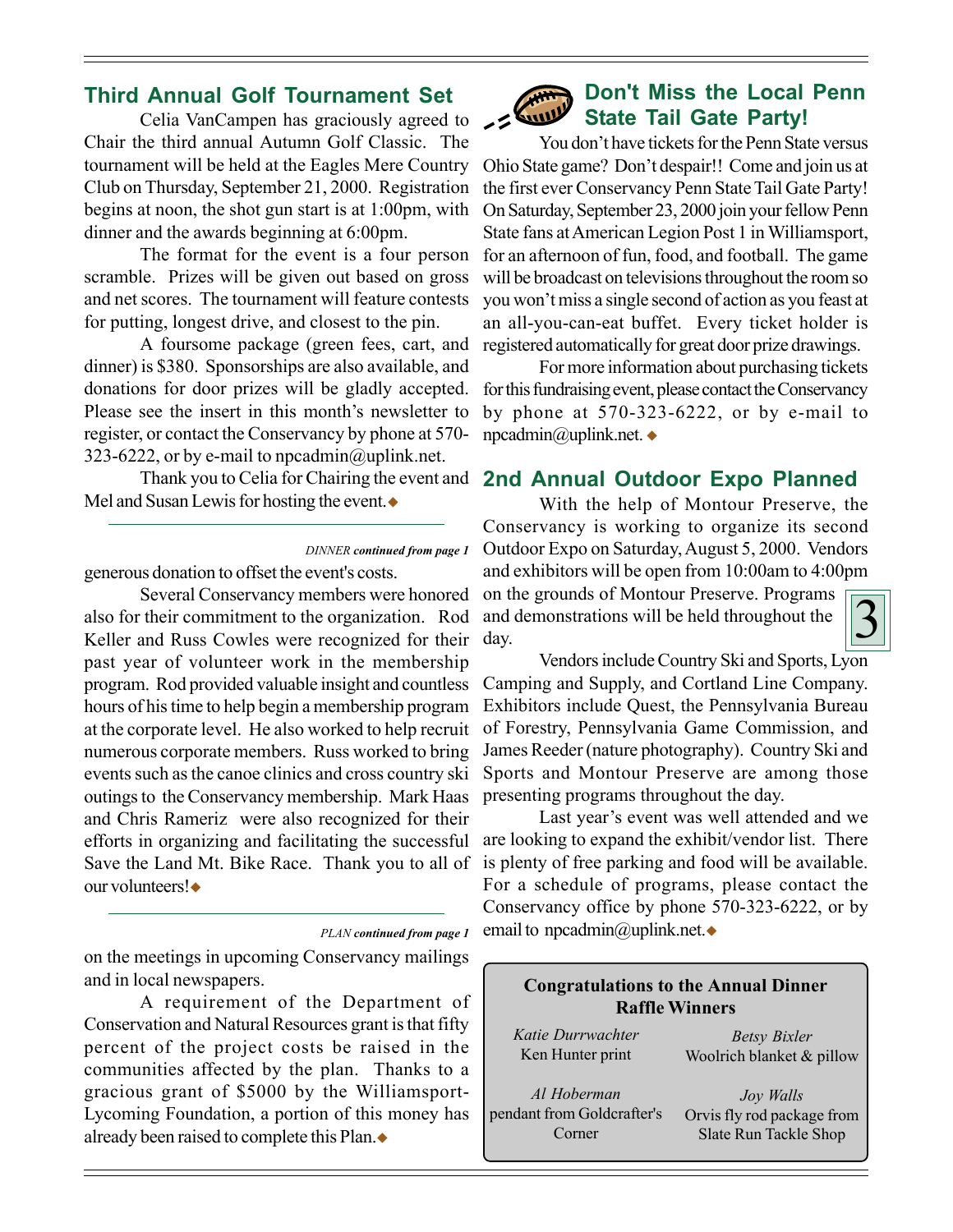#### *REMEMBERED continued from page 1*

Conservancy and requested that friends, family, and colleagues, make donations to the Conservancy in his memory. The Board has taken Dean's generous donation and established the *Dean R. Fisher Endowment of the Northcentral Pennsylvania Conservancy*. Dean's Endowment will help to cover the general operating costs necessary to run the Conservancy.

Thank you to everyone who responded to this request. And thank you to Dean for his commitment, leadership, and guidance. Future generations may not know the name Dean Fisher, but they will certainly know a better quality of life because of him. The Conservancy will miss him. His enthusiasm for the Conservancy and his words of wisdom often provided us with the energy and strength to keep moving forward; he never promised us a rose garden, but he certainly guided us through some thorny spots.

To remember Dean and to allow him to tell you in his own words why he worked so hard to advance the Conservancy and further its mission, we are reprinting the last "Message From the "Chairman"



he wrote for the Conservancy newsletter. This column was originally published in the Winter 1996 newsletter.

*I remember sitting down five years ago to write a message for this newsletter, wondering what the future would hold for the Conservancy. My comments then focused on the tentative successes of the Conservancy's first year in existence, and what would need to be accomplished over a three-year period in order to earn the respect and support of the citizens of northcentral Pennsylvania. In particular, I highlighted the need to complete several worthwhile projects and be able to financially support a professional staff.*

*Well...I believe that with the hard work and perseverance of the Board of Directors, volunteers, and other interested businesses and individuals, the Conservancy has far surpassed my initial predictions. With over 1400 acres of land protected to date, several key projects underway, and a dedicated full-time staff of three professionals, the Conservancy is off to a great beginning. However, the work has only begun.*

*As this is my last opportunity to convey a message to you as chairman, I would like to emphasize to you the importance of the Conservancy's mission. The quality of life for future generations is at stake. Northcentral Pennsylvania has a beauty and wealth of natural resources that are special, adding to our community in countless ways. Without the existence and success of organizations like the Conservancy, our natural heritage would be lost.*

*I wish the Conservancy and all of you the best. While I may no longer be chairman, I will still be an avid supporter and spokesperson for perhaps one of the most exciting and rewarding causes in which I believe.*

> *~Dean R. Fisher, Chairman Winter 1996*

# **Dean R. Fisher Endowment Fund Contributors**

Admissions Department, Williamsport Hospital Russell & Susan Bacon David & Suzanne Bahl Eph & Bess Baker Joan R. Ball Carl & Marti Barlett Gladys Batey Evelyn Bodle John & Georgia Bodle Gabrielle Bodle James & Cynthia Mengel Bower Mr. & Mrs. John L. Bruch, Jr. Ortho-McNeil Group, Cleveland, Ohio Dr. & Mrs. Bruce Burns Steven, Lori & Zachary Bush Russell & Linda Campbell Eila & Jack Campbell Reneé Carey Bill & Sharon Castle Bill & Mary Chancellor Chemcoat, Inc. Dennis & Sally Clark Frank, Crystal, Jennifer & Lauren Concino Dr. & Mrs. Kenneth Cooper Frederick S. Crafts Donald & Deborah Creamer Fred & Pat Davis Ronald & Jeanne DeFeo Pete & Vicki Derr Richard & Nancy Dewald Zdenka & Zoran Dolenac Susan M. Durrwachter George & Shirley Durrwachter Joseph & Ginny English Don & Sally Esmay Werner & Anna Martha Fetter Jeffrey & Christine Finke Michael & Teri Fisher David & Judith Ford Henry Frey & Linda Stein Daniel Glunk & Margrit Shoemaker Dale & Margaret Harris Barbara R. Hermelin Thomas & Dorothy Herrman Lucille S. Hiller Alan & Diane Himes Randall & Mary Ann Hipple Mervin H. Hnatiw & Meribeth V. Lynch James & Debbie Huffman James & Mary Huffman Walter & Marie Hunt Howard E. Hunter Steven & Mary Ann Johnson Russell Kimura & Denise Hamby Kathryn N. Klein Oscar & Shirley Knade Janet Kohler Susquehanna Health System Social Services Department

Jack Kramer Don & Ann Larrabee Larson Design Group, Inc. Dwight & Josephine Lewis Mel & Susan Lewis Michael & Joanne Ludwikowski Mark & Ann Lukowsky Edward & Judith Lyon Paul & Michelle Mach Jane L. Martin Allen & Suzanne Martin Robert & Ina McCormick McCormick Law Firm Luther & Charlotte Mengel Constance H. Metherell Irene Migrath Vance & Peggy Miller Jane S. Mitchell Dr. & Mrs. John H. Nickels Andy, Brenda & Anna Noch Leslie & Adrienne Noelk Nursing Workgroup of the Susquehanna Health System Patrick & Carol Palmieri Perciballi & Williams, LLC Sandra H. Person Birch & Ann Marie S. Phillips Pine Creek Preservation Assn. PLCB Employees Association Stephen & Stephanie Radulski Anne Rice & Rick Mason Roan Families Rich & Beth Schluter Richard & Kathleen Schneider Christine M. Schuler Charles & Helen Schwarz Al & Sylvia Slater Judge Clinton W. Smith J. Nolan & Jane Hays Smith Daniel & Sara Smith Richard & Susan Sprout Georgia Pierce Steck Gary & Melinda Steis Barry & Barb Stiger Edward L. Taylor Carolee, Dick & Chad Thatcher Ann M. Tyler Michael & Tanya Ussai Steven Uzupis Inez L. VanCampen William & Kimberly VanCampen Kim VanCampen's Co-Workers Shirley M. Vandegrift Chalmer & Ruth Ann Van Horn Alan R. Viani & Jane Morgenstern Harry & Becky Webster J. Michael Wiley Mr. & Mrs. William F. Williams Dr. & Mrs. Daniel Wolfe Jill K. Wollet Anne J. Yellott Edwin & Merlene Young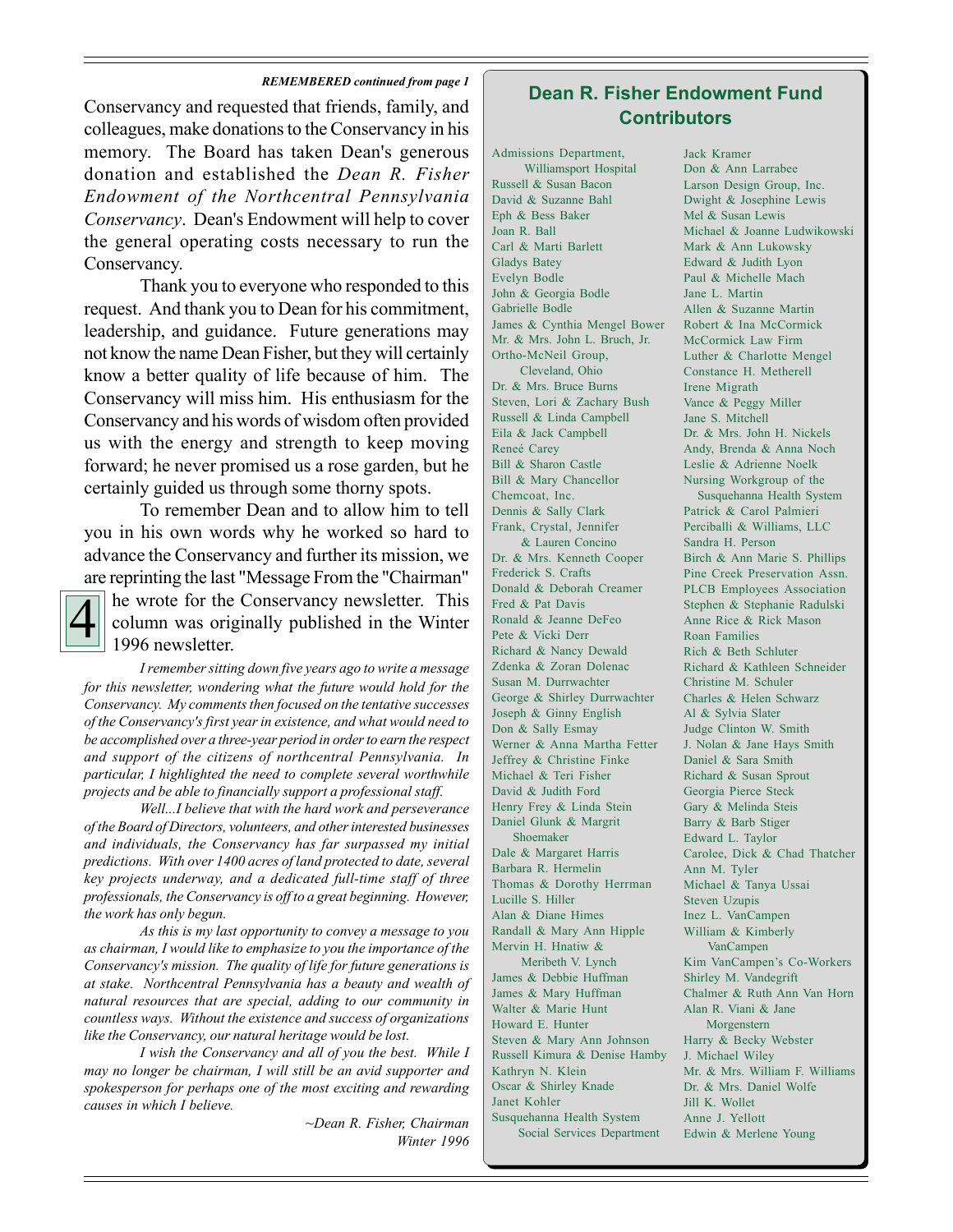# **Officers for 2000-2001 Elected**

Ted Lyon (Jersey Shore)  *Chairman* Kevin Drewencki (Muncy) *Vice-Chairman* J. Michael Wiley (Williamsport)  *Secretary* Ann M. Tyler (Cogan Station) *Treasurer*

**New Executive Committee Members** Brian Haas (Williamsport) James Reeder (Montoursville) Kim VanCampen (Williamsport)



# **Save the Land Mountain Bike Race**

 The second annual Save the Land Mt. Bike Race was a great success!

Thank you to all the riders, volunteers, and sponsors for your help and support. Although the weekend was cold, damp, and occasionally rainy, the weather did not deter the down hill riders on Saturday, or the nearly 90 cross country course riders on Sunday.

Special thanks to Country Ski and Sports for working to organize and run the race, and to Ski Sawmill Mountain Resort for both hosting the event and assisting with the race. $\bullet$ 

#### **Thank you to all of the event sponsors!**

Ernesto & Shirley Ramirez Best Western Genetti Hotel Bonner's Cycle Carey Video Productions Citizens & Northern Bank Clinton Co. Solid Waste Authority Country Ski and Sports Equinox, Ltd. Frito-Lay Inc. Jersey Shore State Bank Kellogg Co. Keystone Forging Co.

Kona Mountain Bikes Lock Haven Hospital Marty's Bicycle Shop MAS Printing PPL Corp./Montour Preserve Renco True Value Hardware Ski Sawmill Mountain Resort Susquehanna Health System The Pepsi Bottling Group Tulpehocken Spring Water Woodlands Bank

#### **Winners of the Member-Get-a-Member Campaign Drawing**

*Harry Webster, Lisa Mody and Bob Cox*

#### **Congratulations!**

#### *DIRECTORS continued from page 1*

Chairman for most of his tenure with the Conservancy. Harry served on the Executive Committee and was instrumental in facilitating several projects in Tioga County. George and Harry were recognized for their service during the Annual Dinner. Their commitment to this organization and their efforts towards achieving the mission will not be forgotten.

The Conservancy's bylaws allow for a director to serve two consecutive terms that are three years each. After the completion of those two consecutive terms, the director must step down. If a director fills a vacant position, or serves for only a partial term, the bylaws allow that person to serve two full consecutive terms after completing the partial term.

Three directors were elected to second consecutive three-year terms: Suzanne Foust, Mel Lewis, and J. Michael Wiley. Additionally, Les Noelk was elected to a three-year term. Many of you may remember that Les served on the Board previously, but rejoined the Board last year to complete the term of a Board member.

The Conservancy also elected three new Board members to their first three-year term: Robert Cox (Wellsboro), Cynthia Mengel Bower (Trout Run), and James Lazorka (Williamsport).  $\bullet$ 



# **Help Us Protect Northcentral Pennsylvania -- Join Today!**

 $-x$  -  $-$ 

The Conservancy is a nonprofit, land conservation organization that works to protect and preserve the lands and landmarks of northcentral Pennsylvania. If you are not a member, please consider joining the Conservancy today. If you are a member, please pass this newsletter and membership form on to a friend who shares your interest in protecting this special area. Fill out the form below and mail it with your check (made payable to NPC) to:

> *Northcentral Pennsylvania Conservancy 320 E. 3rd Street, 2nd Floor Williamsport, PA 17701*

Name:

Address:

Please enroll me as a member at the following level:

- $\Box$  White Pine (\$25)  $\Box$  Sugar Maple (\$35)
- $\Box$  Red Oak (\$50)  $\Box$  Black Cherry (\$100)
- 
- $\Box$  White Tail Deer (\$250)  $\Box$  Black Bear (\$500)

*The official registration & financial information of the Conservancy may be obtained by calling the PA Dept. of State toll-free within PA 1-800-732-0999. Registration does not imply endorsement. The Conservancy is a 501(c)(3) organization. All contributions are tax-deductible to the extent allowable by law.* 

\_\_\_\_\_\_\_\_\_\_\_\_\_\_\_\_\_\_\_\_\_\_\_\_\_\_\_\_\_\_\_\_\_\_\_\_\_\_\_\_\_\_\_\_\_\_